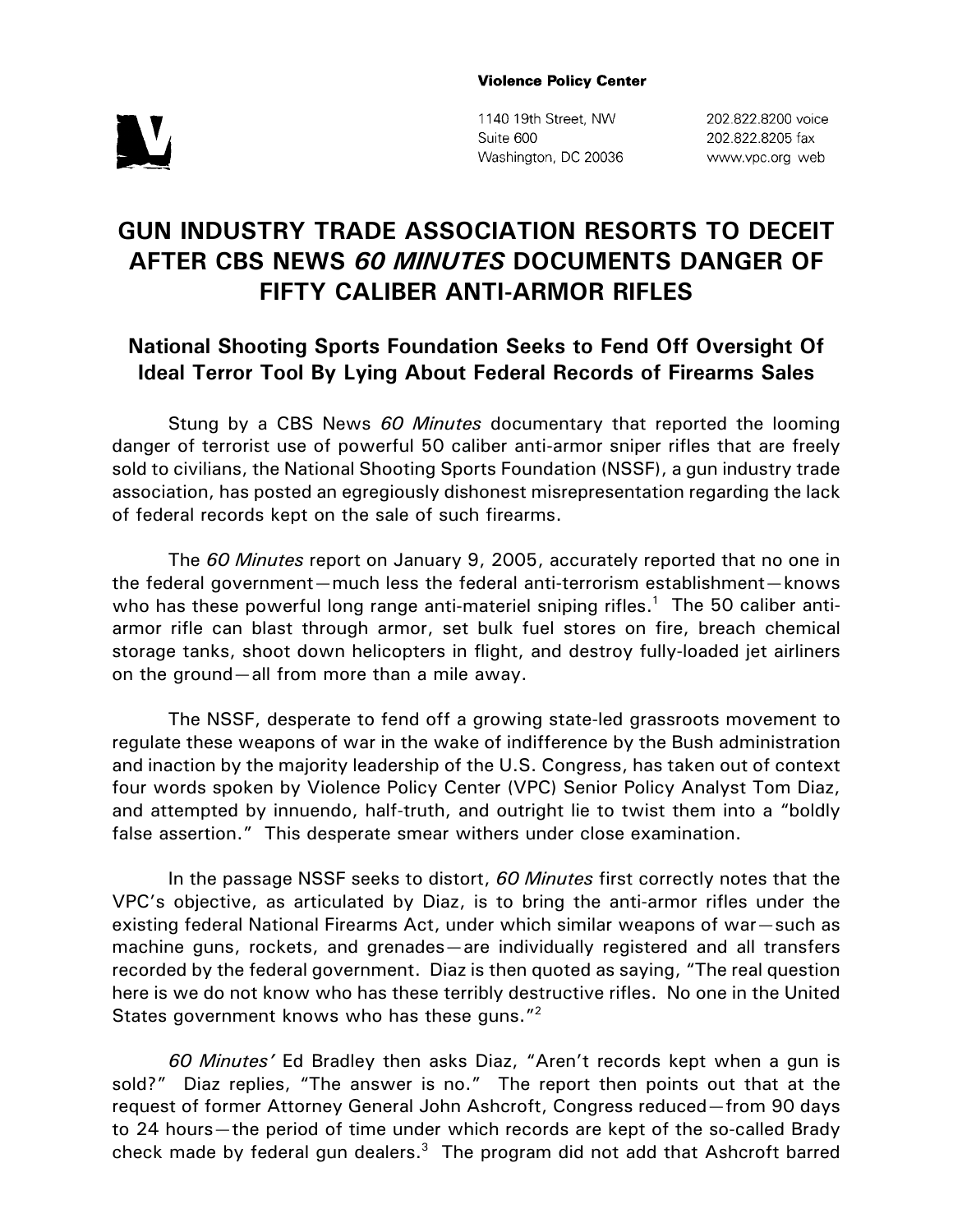use of the records by the FBI and other law enforcement agencies to screen sales to suspected terrorists—notwithstanding that several "hits" linking sales to terror suspects had been made before his ruling.<sup>4</sup>

NSSF claims, in a virtual torrent of innuendo, that Diaz's answer was a "boldly false assertion." To support its claim it offers the fact that individual licensed federal firearms dealers keep in their files a piece of paper (known as a Form 4473) for each sale. It then lies by making the demonstrably false statement that "law enforcement routinely tracks gun ownership" through this system of records.<sup>5</sup>

The millions of individual pieces of paper—of which an unknown number reflect 50 caliber sales—tucked away in the drawers and cabinets of tens of thousands of separate gun shops across the country do not make a "record" of who owns these anti-armor sniper rifles. As NSSF must surely know, law enforcement agencies do not "routinely track gun ownership" through these forms. Bureau of Alcohol, Tobacco, Firearms and Explosives (ATF) agents use these records only as a means of tracing *specific* firearms involved in *specific* crimes from the point of manufacturer or import through their sale by a federally licensed dealer. In order to create a federal record of the sales of 50 caliber anti-armor sniper rifles, the ATF would have to send an agent to every single gun dealer in the gun country and make a copy of each Form 4473 relating to sale of such rifles. But, as NSSF knows, the agency is specifically forbidden by law from centralizing or compiling any such central register of gun ownership, like that which is kept under the National Firearms Act for machine guns and other weapons of war. The Form 4473 is an invisible document except in the limited case when it is pulled out of the dealer's files in the course of an investigation of a crime involving the specific gun to which it relates.

Finally, as the NSSF must also know, no federal record is required to be kept of sales of firearms through private hands—even though these represent 30 to 40 percent of the annual market in civilian gun sales in the United States.<sup>6</sup>

**In short, no government record is kept of the sale of 50 caliber anti-armor rifles. No one knows who owns or possesses thousands of these powerful threats to national security.**

Here is a *complete* description of the system of records embodied in the Form 4473 and of ATF's meager oversight:

Federal law requires that federally licensed firearms dealers have purchasers fill out a Form 4473. This paper form is used to conduct the Brady background check. However, federal law explicitly states that such forms are to be retained by the dealer. No copy goes to the federal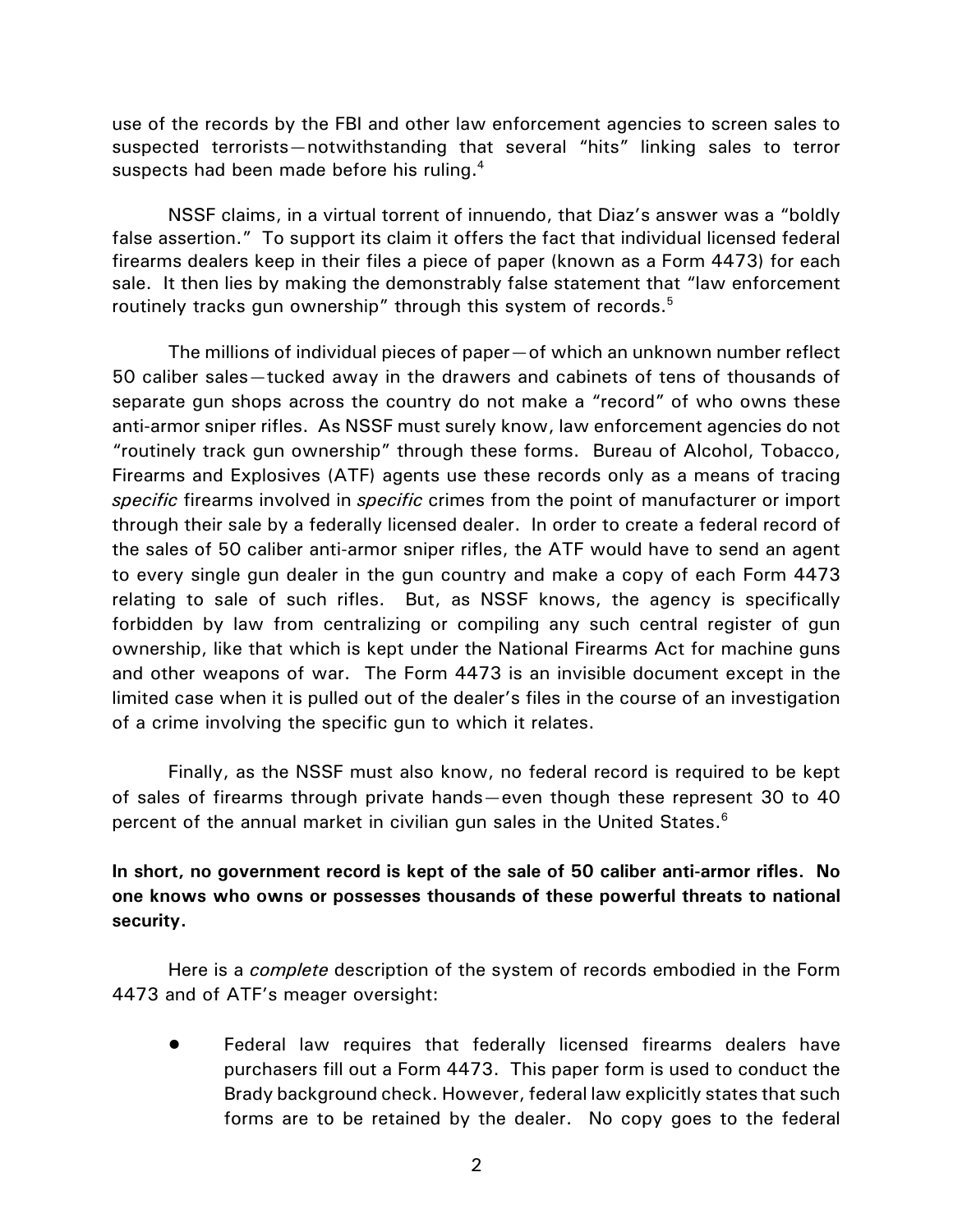government, except under very limited circumstances:

"Each licensed importer, licensed manufacturer, and licensed dealer shall maintain such records of importation, production, shipment, receipt, sale, or other disposition of firearms at his place of business for such period, and in such form, as the Attorney General may by regulations prescribe. Such importers, manufacturers, and dealers shall not be required to submit to the Attorney General reports and information with respect to such records and the contents thereof, except as expressly required by this section...." (Title 18 United States Code section  $923(g)(1)(A)$ .

- Dealers by law may not be required to submit records to the U.S. Department of Justice (DOJ) except in the limited instances where a firearms business is discontinued, the Attorney General requests specific information related to a crime gun trace, when dealers report the sale of two or more handguns within five consecutive business days, or in very special circumstances where a dealer is identified as "uncooperative" and is therefore subject to a demand letter program in which they are required to submit Form 4473s to ATF. However, according to a July 2004 report by the DOJ Inspector General, as of April 2004, no federal firearms license holders were designated as "uncooperative."7
- ! Moreover, federal law explicitly prohibits the federal government from compiling and maintaining centralized records of gun sales. Thus, 18 United States Code section 926 states:

"(a) The Attorney General may prescribe only such rules and regulations as are necessary to carry out the provisions of this chapter, including—(1) regulations providing that a person licensed under this chapter, when dealing with another person so licensed, shall provide such other licensed person a certified copy of this license; (2) regulations providing for the issuance, at a reasonable cost, to a person licensed under this chapter, of certified copies of his license for use as provided under regulations issued under paragraph (1) of this subsection; and (3) regulations providing for effective receipt and secure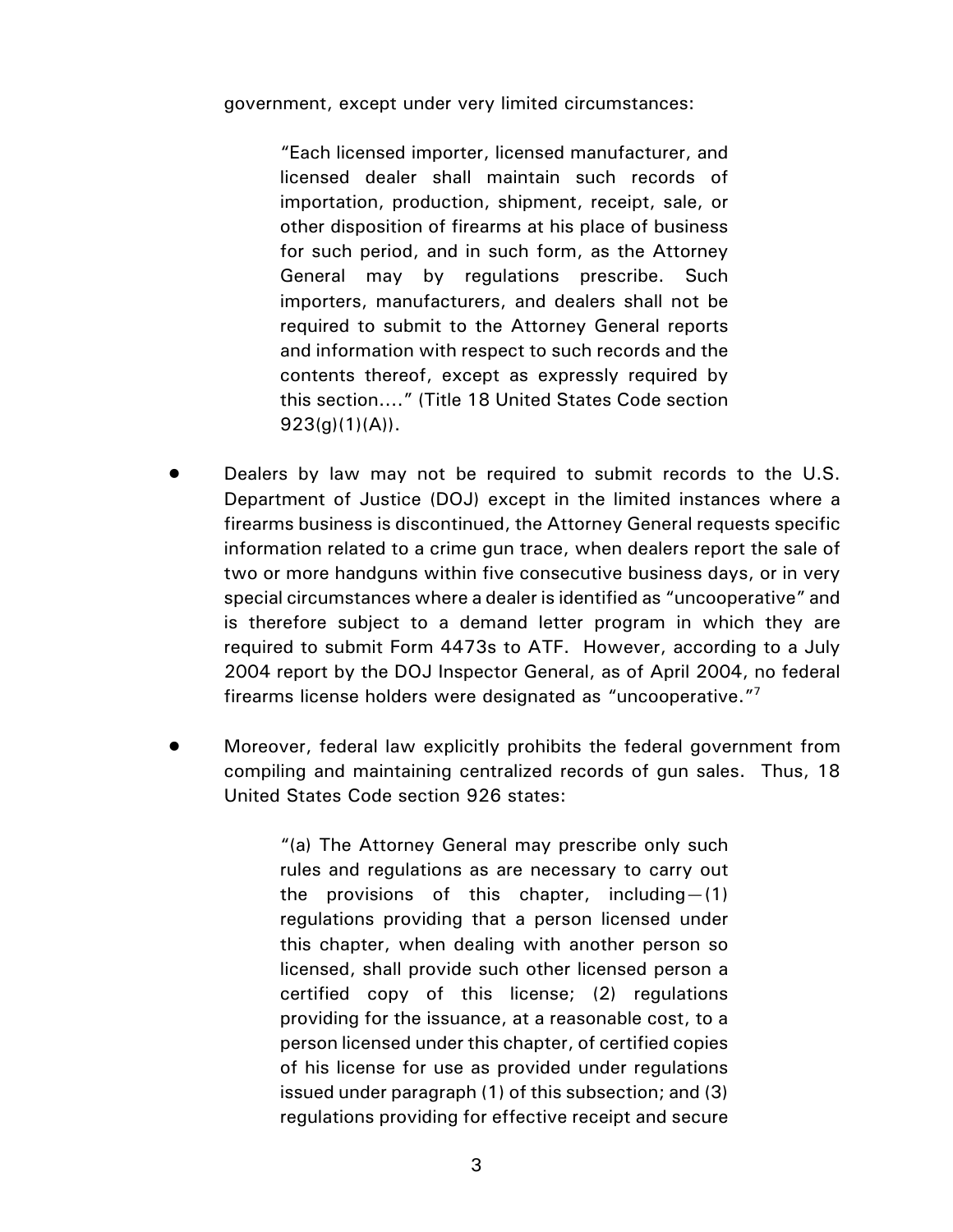storage of firearms relinquished by or seized from persons described in subsection (d)(8) or (g)(8) of section 922. **No such rule or regulation prescribed after the date of the enactment of the Firearms Owners' Protection Act may require that records required to be maintained under this chapter or any portion of the contents of such records, be recorded at or transferred to a facility owned, managed, or controlled by the United States or any State or any political subdivision thereof, nor that any system of registration of firearms, firearms owners, or firearms transactions or dispositions be established [bold added].** Nothing in this section expands or restricts the Attorney General's authority to inquire into the disposition of any firearm in the course of a criminal investigation."

! This provision is reinforced by a "rider" in ATF's annual appropriations bill (most recently enacted for fiscal year 2005 in H.R. 2673, the omnibus appropriations legislation) that reads:

> "*Provided*, That no funds appropriated herein shall be available for salaries or administrative expenses in connection with consolidating or centralizing, within the Department of Justice, the records, or any portion thereof, of acquisition and disposition of firearms maintained by Federal firearms licensees."

! Finally, according to a July 2004 report by the DOJ Inspector General, in FY 2002 ATF conducted routine inspections of only about 4.5 percent of the nation's approximately 104,000 federally licensed firearms dealers. "At that rate, it would take the ATF more than 22 years to inspect all FFLs," observed the Inspector General.8

**In short, not only is there no federal record of who is buying the thousands of powerful, long-range, 50 caliber anti-armor rifles sold on the U.S. civilian market every year, the dealers who sell them are subject to virtually no oversight.**